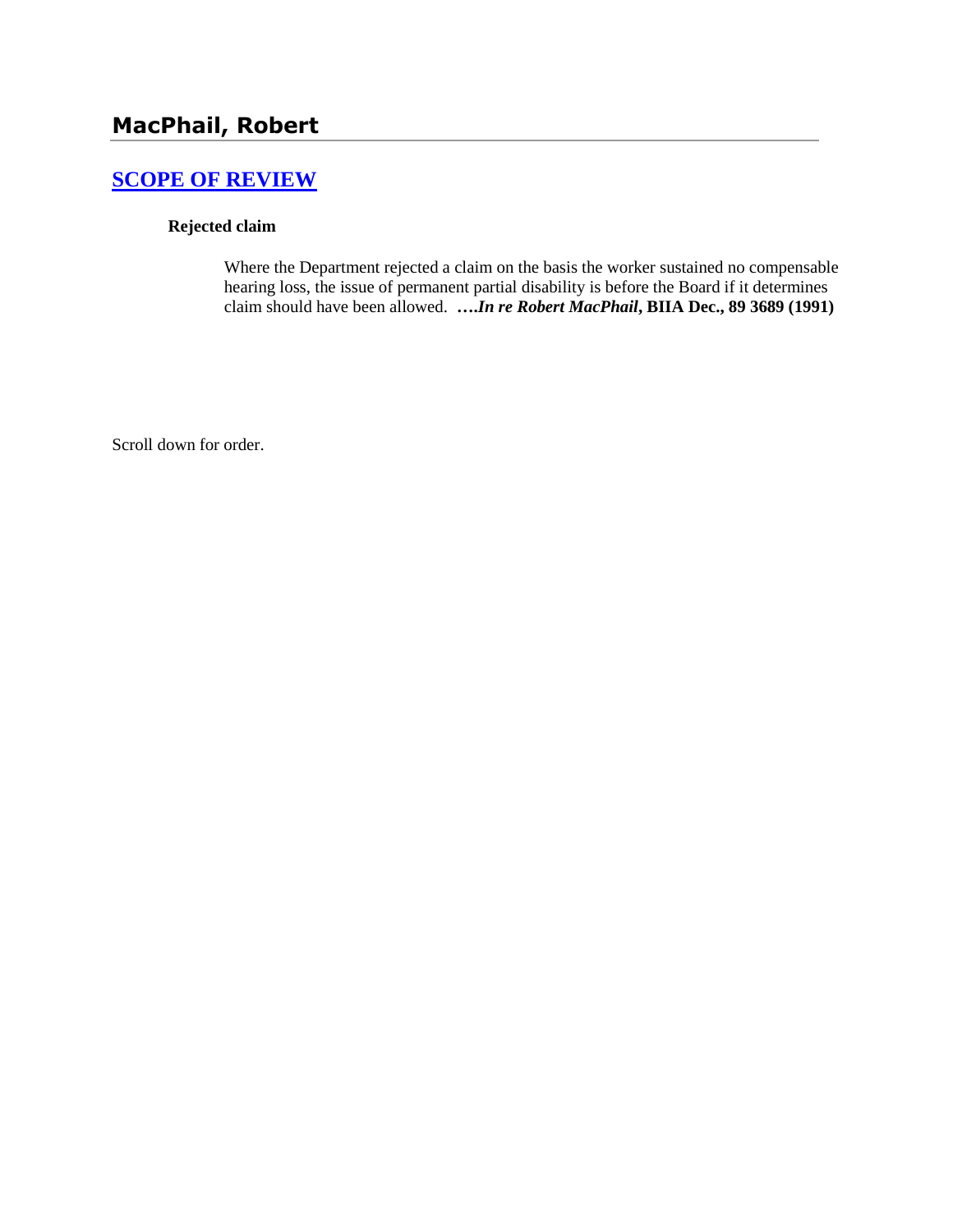### **BEFORE THE BOARD OF INDUSTRIAL INSURANCE APPEALS STATE OF WASHINGTON**

**)**

**IN RE: ROBERT E. MACPHAIL ) DOCKET NO. 89 3689**

**CLAIM NO. T-026467 ) DECISION AND ORDER**

APPEARANCES:

Claimant, Robert E. MacPhail, by Randolph O. Petgrave, Attorney at Law

Self-insured Employer, Educational Service District No. 121,Worker's Compensation Trust, by Hall & Keehn, per Thomas G. Hall; Linda Bauer, Legal Assistant

This is an appeal mailed by the claimant, Robert E. MacPhail, on August 25, 1989 and received by this Board on August 28, 1989, from an order of the Department of Labor and Industries dated June 26, 1989 which affirmed the provisions of a Department order dated May 15, 1989, rejecting the claim for the reason that no compensable hearing loss had been sustained as defined by the Washington Industrial Insurance Act. The Department order is **REVERSED AND REMANDED**.

## **DECISION**

Pursuant to RCW 51.52.104 and RCW 51.52.106, this matter is before the Board for review and decision on a timely Petition for Review filed by the self-insured employer to a Proposed Decision and Order issued on February 5, 1991 in which the order of the Department dated June 26, 1989 was reversed and the claim remanded to the Department with direction to allow the claim for the occupational disease of bilateral compensable hearing loss and to take such further action as indicated by law.

The Board has reviewed the evidentiary rulings in the record of proceedings and finds that no prejudicial error was committed and said rulings are hereby affirmed.

Our industrial appeals judge determined that Mr. MacPhail sustained a "compensably disabling" hearing loss causally related to noise exposure in his employment for Riverview School District. Three physicians specializing in otolaryngology testified that Mr. MacPhail had a hearing loss causally related to his employment. Thomas C. Smersh, M.D., testified that Mr. MacPhail had a binaural hearing loss equal to 0.469%. Felix W. K. Chu, M.D., did not testify to the extent of permanent disability sustained by Mr. MacPhail. Gregory Chan, M.D., testified that Mr. MacPhail had a 17.5% binaural loss of hearing.

1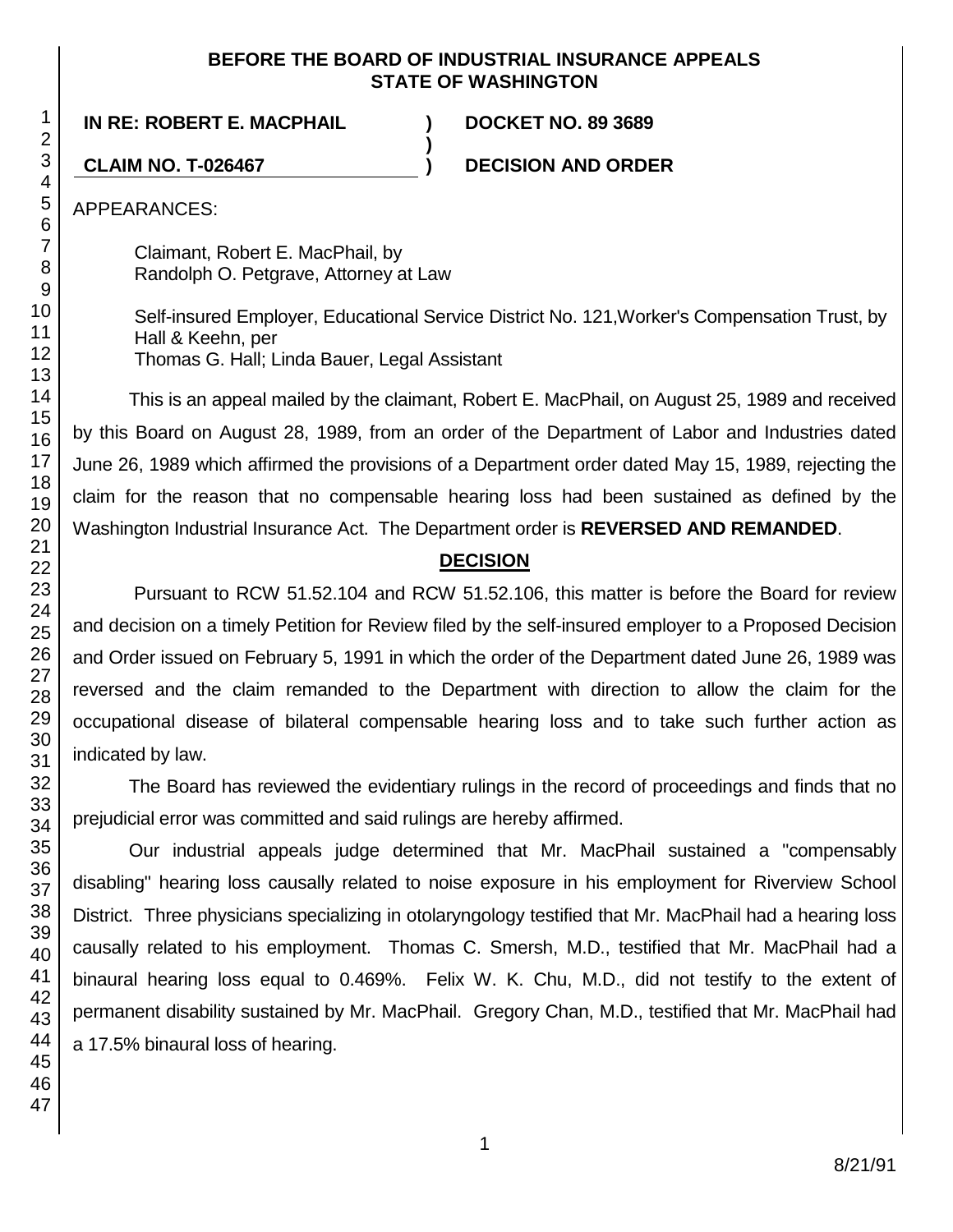Under Washington law, permanent partial disability for hearing loss is governed by RCW 51.32.080. Under subsection (2) of that section, the Department is authorized to consider any nationally recognized medical guides for determining various bodily impairments. In cases involving testing for hearing loss and determining the extent of loss, the American Medical Association Guides to the Evaluation of Permanent Impairments are used. Under the AMA guides, if binaural loss is less than 1.7% there is no permanent impairment present. Therefore, if we accept the testimony of Dr. Smersh we must conclude that the claimant has not sustained a compensably disabling hearing loss.

Dr. Chan did testify to a 17.5% binaural loss of hearing. The testing performed by Dr. Chan is, however, fatally flawed. The examination was performed at 2:30 P.M. on June 8, 1988 after Mr. MacPhail had spent a full day teaching band. It is the exposure to loud noises while teaching band which caused Mr. MacPhail's hearing loss. At the time of Dr. Smersh's evaluation and testing on November 2, 1988, the claimant had been removed from any workplace exposure for close to five months. The medical evidence is uniformly to the effect that exposure to noise shortly before testing for permanent loss will affect the accuracy of the test results. Thus, Dr. Smersh's evaluation must be accepted in determining that the claimant's hearing loss is not compensably disabling. Furthermore, his test results were comparable to those obtained at the Mason Clinic in May 1989.

Our industrial appeals judge determined that this Board lacked authority to determine the extent to which Mr. MacPhail has a permanent partial disability. As a general proposition it is true that in reviewing an order rejecting a claim, the Board's scope of review is limited to either affirming the rejection or reversing the rejection order and remanding the matter for further administrative action on the claim. We are so limited because the Board's authority is appellate in nature and we may not pass upon an issue which has not yet been considered by the Department. In the instant case, however, the Department rejected the claim on the basis that "no compensable hearing loss was sustained as defined by the Washington State Industrial Insurance Act". The Department, therefore, had the opportunity to, and did in fact, pass on the issue of permanent partial disability. Therefore such issue is properly before us.

Having reviewed the record, we are convinced that the claim should be allowed to make sure that any and all medical bills incurred by the claimant for treatment, testing, or diagnosis of his hearing loss are paid. After such payment, the claim should be closed with no permanent partial disability award.